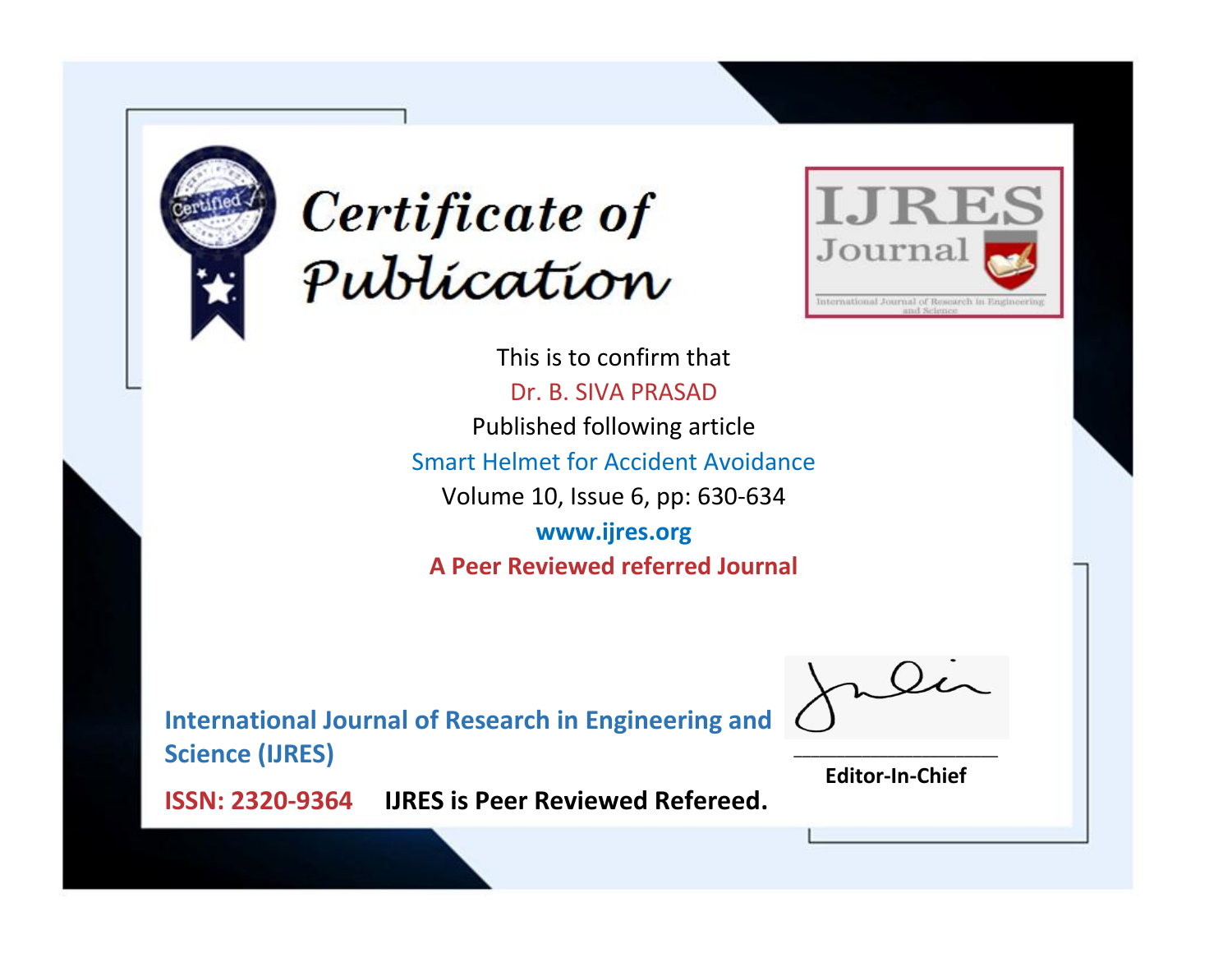



This is to confirm that Y. HARIKA Published following article Smart Helmet for Accident Avoidance Volume 10, Issue 6, pp: 630-634

**www.ijres.org A Peer Reviewed referred Journal**

**International Journal of Research in Engineering and Science (IJRES)**

\_\_\_\_\_\_\_\_\_\_\_\_\_\_\_\_\_\_\_\_\_\_\_\_ **Editor-In-Chief**

**Journal.**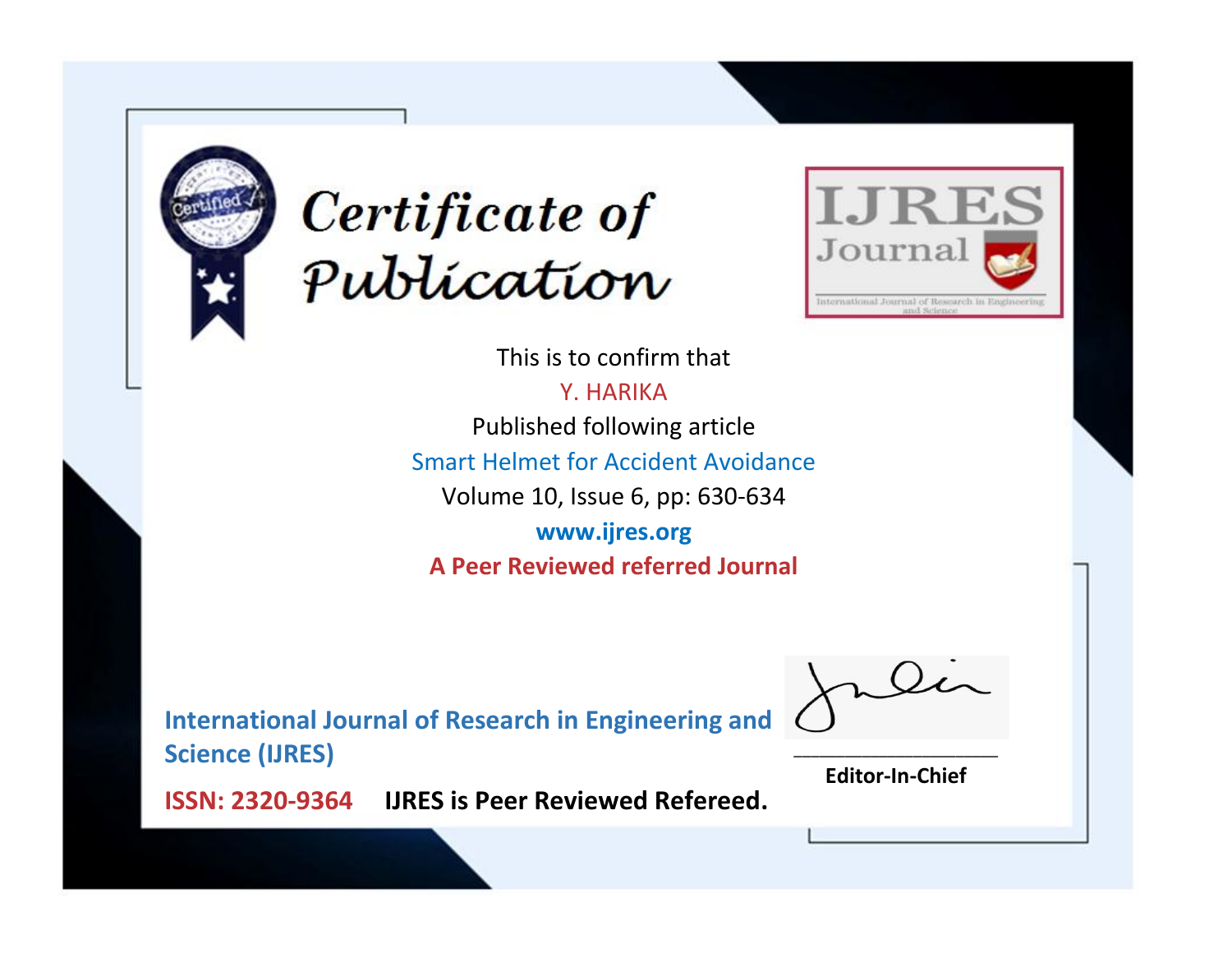



This is to confirm that

A. KARTHIK Published following article Smart Helmet for Accident Avoidance Volume 10, Issue 6, pp: 630-634 **www.ijres.org A Peer Reviewed referred Journal**

**International Journal of Research in Engineering and Science (IJRES)**

\_\_\_\_\_\_\_\_\_\_\_\_\_\_\_\_\_\_\_\_\_\_\_\_ **Editor-In-Chief**

**Journal.**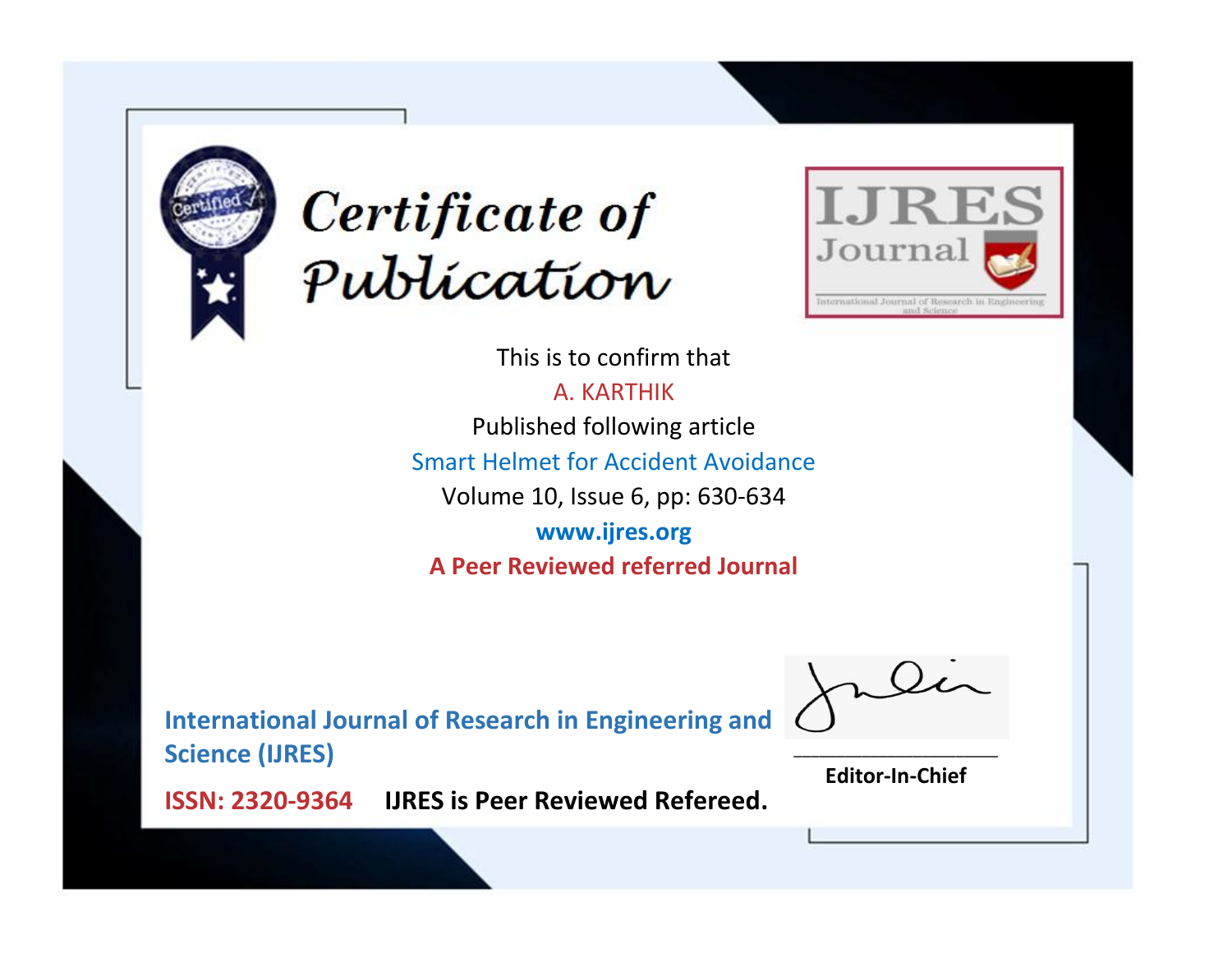



This is to confirm that G. RAMESH Published following article Smart Helmet for Accident Avoidance Volume 10, Issue 6, pp: 630-634 **www.ijres.org A Peer Reviewed referred Journal**

**International Journal of Research in Engineering and Science (IJRES)**

\_\_\_\_\_\_\_\_\_\_\_\_\_\_\_\_\_\_\_\_\_\_\_\_ **Editor-In-Chief**

**Journal.**